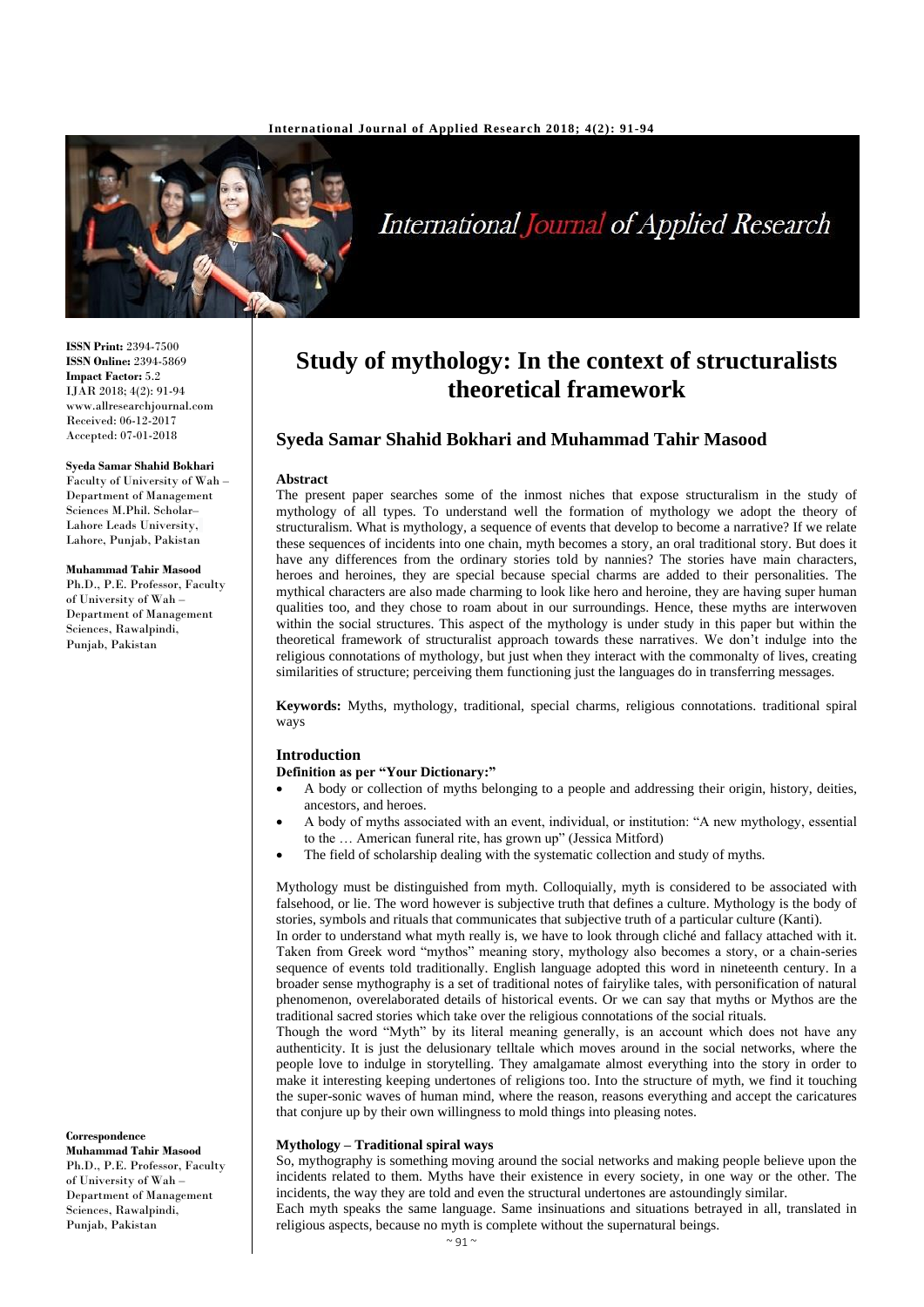The supernatural having super powers cannot at all be humans, so super humans can only be gods and goddesses ruling the human world. That is what we find in every mythology of every social structure.

"Myths are specific accounts of gods or superhuman beings involved in extraordinary events or circumstances in a time that is unspecified but which is understood as existing apart from ordinary human experience." (Encyclopedia Britannica)

Can mythology be only having religious characteristics? The answer to this question is not a tricky one, if we look deep into the creation of mythology. It is said, out of the chaos, mother earth – Gaea - was born somehow, then Tartarus, then Eros, to complete all regions of earth. Thus, if the genesis is with the birth of gods and goddesses, the story must have engulfed the religious understanding of the people too. No doubt then that myths are sacred stories, based on fictional characters.

"By extension from this primary religious meaning, the word *myth* may also be used more loosely to refer to an ideological belief when that belief is the object of a quasireligious faith." (Encyclopedia Britannica)

Why these got roots in ancient world? Here we have another question surfaced up. Perhaps because in ancient world people were more indulged in worshipping idols, hence such stories had easy access to the nooks and corners of their minds, which already had sort of same feelings towards their religion.

Proof of it is, that these mythologies are most believed in those religions where there are idols, like Greeks, Egyptians, and Hinduism etc. Or perhaps people had stories as their only pastime, and mode of entertainment then. Those stories were heard more voraciously which had gods, and goddesses, with awe inspiring situations.

We have gods, goddesses, natural phenomenon, heroes, and dragons as the contents of all types of mythologies. It will not be wrong to say that mythologies speak the same language, arouse the same feelings for those who listen and for those who relate. Myths are no longer myths, but have become essential part of the cult and culture of the most of the religions spreading throughout the world. These could be told and retold to highlight the origin of ancient world. They gave so over-emphasized status to the heroes that they got the status of gods.

Amazingly, with the passage of time, these have not died out rather sprouted new additions, upon the same old foundations. The only difference is that today these are more an allusion. In the present paper we don't discuss if the mythologies are real accounts of the real people or the distortion of the historical facts. At present we are striving to study the similarities of myths and the language they speak. Whatever the myths are: distorted historical accounts or the allegories or the personifications or models for morality, they speak the same language. This similarity is under discussion throughout this paper.

"Myth has existed in every society. Indeed, it would seem to be a basic constituent of human culture." (Encyclopedia Britannica)<sup>[1]</sup>

 $\overline{\phantom{a}}$ 

Myths are the indispensable part of human culture, hence can be dealt as a separate entity that survives within human perception. Claude Levi-Strauss in his "Structural Study of Myth" says that: "Mythology is a language."

As it has same connotation and denotations, it speaks the same story but seemingly in different patterns, whatever region it belongs to.

## **Structuralists Theory**

Claude Levi-Strauss, Structural Anthropologist, says that "Mythology is a language", (Barthes, 1991) because it has its same meaning and methodologies. According to him the same methods can be used to approach a mythology as used to study any language. There are three-fold functions which pervade into the study of myth. First of all, the meaning is not taken from any outside sources rather it is inherent in the composition of different parts of the story. Language works into the myth intertwined. Language in mythology is very complicated than in any ordinary structural study.

Saussure examined language as langue, according to him all the basic structures of language can be applied to any kind of language whether it is official or literature – there always will be a system of making meaning inside. Hence this signifying system, includes any system that creates meaning out of cultural signs. This is the basic idea, or the foundation of the structuralist analysis.

Saussure applied the theory of langue and parole to the study of language while the same theme is adopted by Levi-Strauss in the study of anthropology, in the kinship system, the same applied into the structural study of mythology as well. Both the scholars had unveiled:

"The timeless universal human truths." (Klages M. , 2006)

But these truths have been studied objectively and very tangibly scientifically. For Levi-Strauss all the human conditions have underlying structures, all the cultural organizations share the same structures. Hence the purpose of structuralist, is to find out the true human condition.

The human condition is basically revealed by picking out every similarity all humans have though living in different societies. According to Levi-Strauss, they all share kinship. Hence this factor of kinship draws out similarities among the people across the globe.

The Study of Myth as language – Structuralist theoretical framework

What actually makes myth a language?

It is comprised of certain units

These units are put together according to certain rule/laws

Based upon binary oppositions these create relations among themselves.

Therefore, taking myth as language, we can apply the theoretical framework of structuralists. Myth is language because just like language that we speak consisting of word units and signs, it has to be told in order to survive. So, we see myths are told and retold and are always on the circulation in the society, otherwise, perhaps, they would extinct, and would not see another decade. For any language, survival time limit is a decade, in that time frame, if the language manages to survive, it lasts longer than the decade. Hence myths also function in the same manner. One decade has them glorifying and the other decade perhaps polishes the units so as to survive in the coming decade.

Saussure's langue and parole can also be applied to the structural study of myth, langue refers to the written signs that make up the language, and parole is the utterances of

<sup>&</sup>lt;sup>1</sup> https://www.britannica.com/topic/myth Myths are specific accounts of gods or superhuman beings involved in extraordinary events or circumstances in a time that is unspecified but which is understood as existing apart from ordinary human experience. The term *mythology* denotes both the study of myth and the body of myths belonging to a particular religious tradition.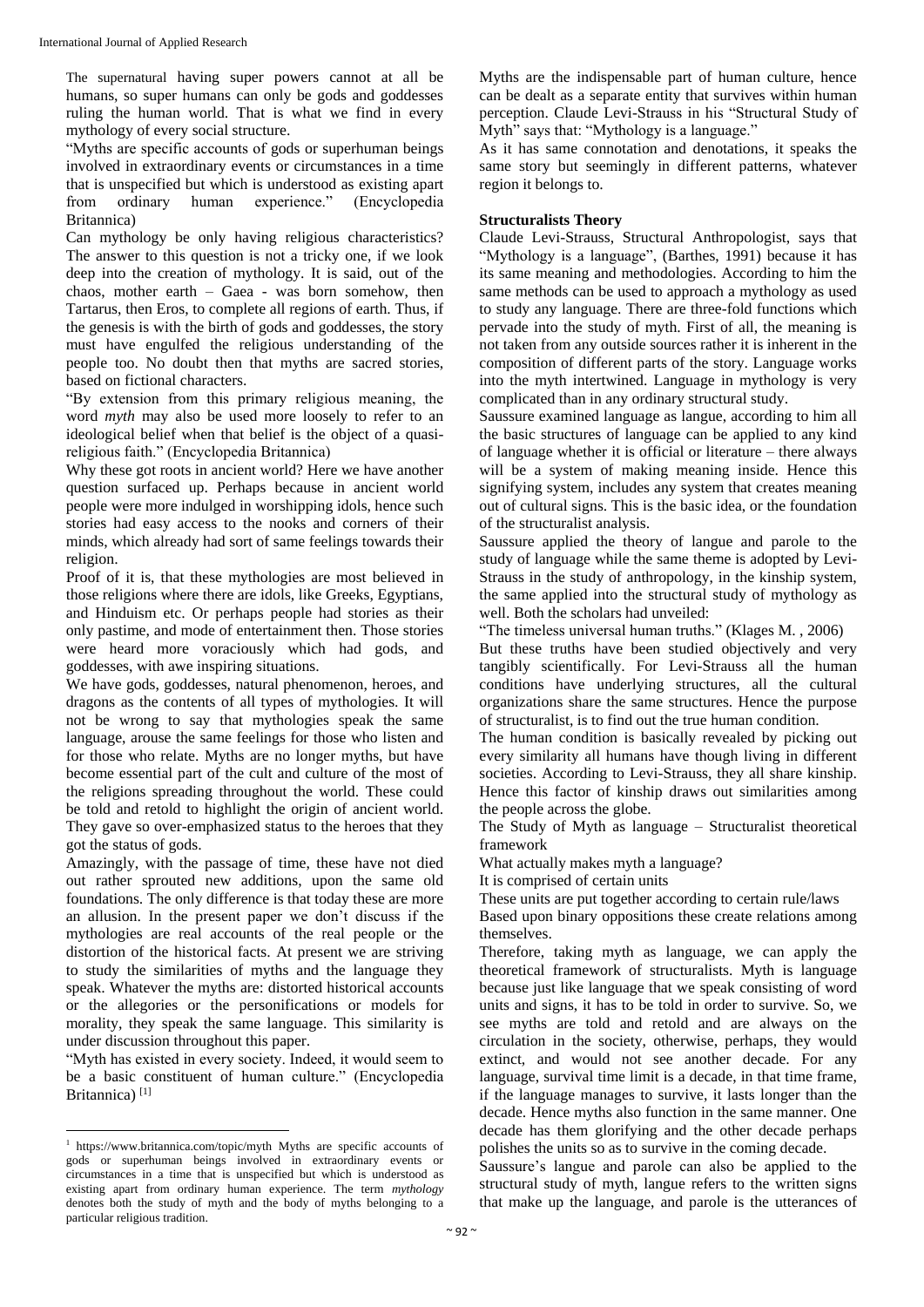the written signs. However, if we adopt the structuralist view of analyzing the language, taking myth as one of the unique languages we can decipher quite a bit, that cultural signs make up the langue and the interpretations the perceptions of those signs when they are actually out of the mouth in the shape of some sort of sounds, these become the parole. If we look at the mythology of different regions, the similarities are quite obvious. There is talk of the super humans, their exploits, the element of allegory, hence it is explicitly making myth a unique language with the similarities and the combination of langue and parole, which creates a relationship among different elements that stick together shaping it as a whole.

Based on Saussure's theory, for Levi-Strauss, Langue functions, as reversible time and parole, as irreversible time.(Klages M. ) Myth is both historical and ahistorical at one and the same time. Taken as history, it will be parole, as told in irreversible time, and as reversible time, it is langue, because it has the property of being timeless. But on the other hand, there is third level that rules the mythology. I.e. the property of being absorptive, or the property of malleability. Myth can be translated in any language without losing its basic elements, it can be reduced to certain limits, it can be expanded by some more additions, but with all these alterations it never loses its basic function and structure.

Levi-Strauss, in his Structural Study of Myth, is more interested in picking out commonalties in the myths of all regions globally. Though myths are malleable, they are not bound by any fixed rules or accuracy, even though they all are similar in structure. In order to solve the enigma, he looks into the structure of the mythology. There is structural sameness, which allows myths to be timeless. Unlike Saussure, Levi-Strauss, concentrates on bundles of relations or the sets of relationships myths cuddle in themselves.

In order to give myths, the language-like property, Levi-Strauss deconstructs myths into several smallest interrelated units, called "mythemes". Each mytheme is a separate event of the narrative of the myth. Reading synchronically or diachronically the structures are same but each variant is unique. Looking at the columns of variants vertically he tries to access the logical connection among them. According to Levi-Strauss, there is logical connection but underneath there is inherent contradiction, between like binary oppositions, the complete vs the incomplete. There are always some parts present in the narration and some parts are missing, this missing creates contradiction which according to him is the cultural dilemma.

Oedipus is the prominent character study of all schools of thought. Levi-Strauss also delinks this narrative into mythemes, each theme is ominous and present an approaching tension. He then analyzes each unit of tension in binary oppositions. This is an important factor for Levi-Strauss, these binary oppositions are the universal binding factors that relate each myth.

According to him the structural analysis of mythology is like bringing order to chaos. Every mythology seems to be in chaos, there are contents alike, the descriptions, and the oppositions, summed up as variants. But once these are interpreted according to the methods expatiated by Structuralists, things come in order.

"A fanciful creation of the mind in one place would be unique, you would not find the same creation in a completely different place, and my problem was trying to

find out if there was some kind of order behind this apparent disorder." (C., 1995)

## **Myths trespassing human mind barriers**

"Myths think in men without their knowing". As Levi-Strauss claims myths are based on the contradictions that function on the basis of binary oppositions. These contradictions are the basic elements of all the cultures. Hence study of mythology in the context of cultural quandaries, make it an important part of human thinking.

Mythology was created by human minds, whatever we find in the contents, synchronically or diachronically into the mythemes, come up as another form of human aspiration and desires. Super human qualities attached to humans giving them the status of gods, or super natural beings, is perhaps the long-lasting desire of humans. Hence even if in the Oedipus character, we find the human aspirations, or those desires which man cannot resist. All the visionary characters of mythology are bound by these human desires though they are superhuman at the same time.

Therefore, it is not wrong to say that mythologies survive because they are accepted willingly by the human minds. It is never so absurd to be unacceptable. This mythical thinking is inherent / embedded in human mind. It trespasses the human mind and enter the chambers where they set pleasantly. So, myths are the part of human psyche. (Glaveanu)

## **Conclusion**

In the end, we reverberate "mythology is a language". As our study throughout this paper has already elaborated, mythology shares widely all the important aspects of language. It has to be repeated in order to sustain. As Levi-Strauss claims, there is kinship that creates similarities among mythologies of different cultures. Myth can be used to decode a single sign. (McDougall, 2012)

During the research upon this topic there were several mythologies that remained under active study. When each one of them was broken into mythemes, the results were astoundingly similar. Studied in the context of related culture, those revealed the basic intricacies of human awareness. These myths cannot be extricated from the thinking patterns of human sub consciousness, because these come right out of them and reveal the overall trend-thoughts of the society in which those are moving. They contain such symbols and connotations that can be used to make people understand the typical function they intend to.

Hence just like language myths can very easily make one understand what they want to deliver, and in what manner they want to deliver the message. Right or wrong this message can be delivered to the target personnel, because these are told in such plausible monotones. This function can only be performed by language. Because language can make people understand what it intends to.

The same idea of narration we find in Vladimir Prop's structuralist analysis of folklores. (Propp, 1928)Study of mythology in the framework of Structuralists approach makes it easy to understand the cultural correspondences too. Residing in the four corners of the world, the cultures may seem to be different but actually they are not. As there is one common language that is spoken always with religious inferences and that is mythology. Mythology binds the world by thinking kinship.